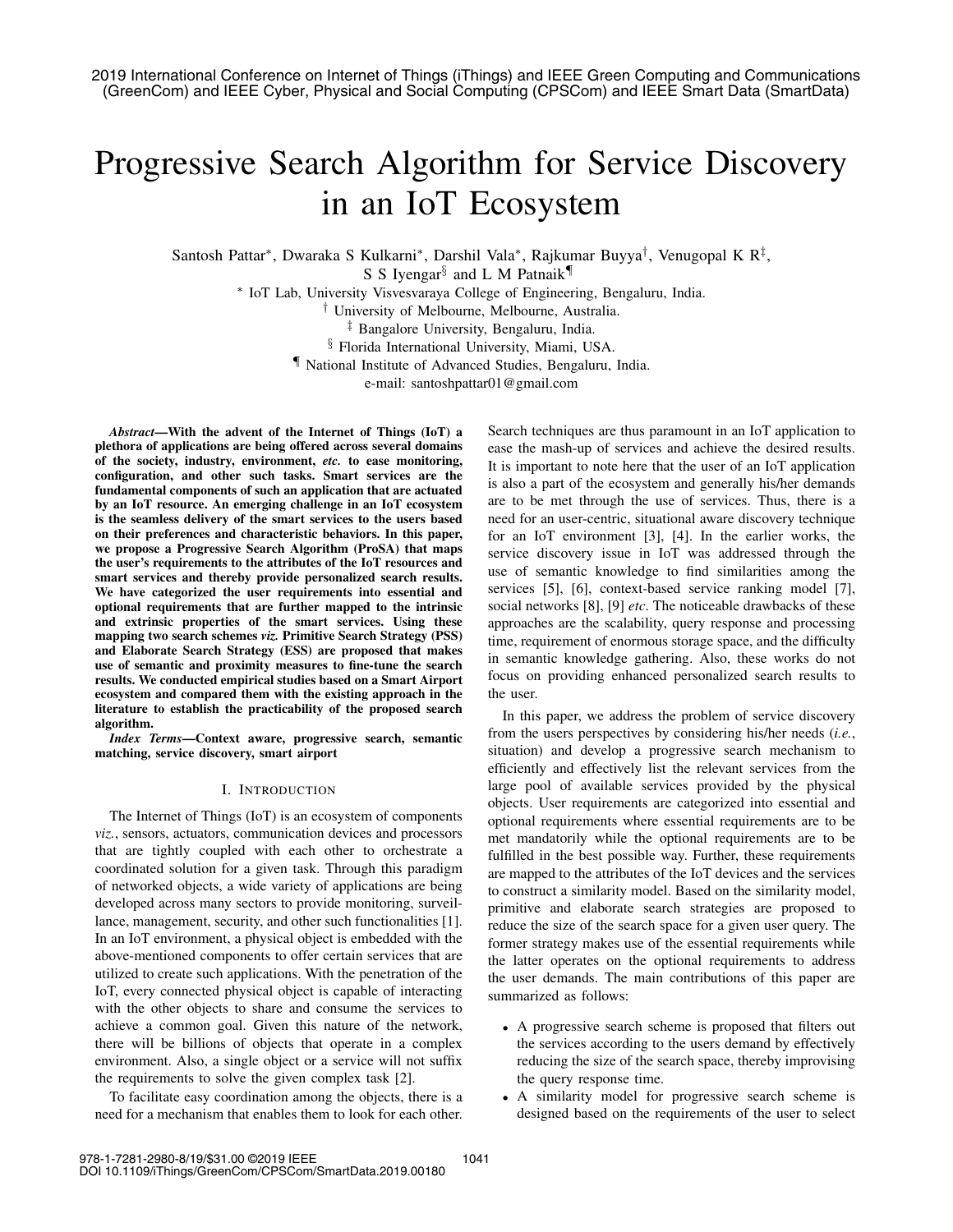and rank the services. In the primitive search strategy, a semantic-based similarity metric is developed through encoding of ontological concepts to effectively reduce the computational time. For the elaborate search strategy, a multi-dimensional extrinsic similarity score is proposed to fine tune and obtain the personalized search results.

The rest of the paper is organized as follows. In the next section, we provide a review of related works for the IoT service discovery. Section III presents the proposed model for the service discovery. The progressive search scheme along with the similarity calculation methods are discussed in Section IV. In Section V, we evaluate and compare the performance of the proposed progressive search scheme along with the related works. Finally, concluding remarks are given in Section VI.

# II. LITERATURE SURVEY

In this section, we present the recent research works on service discovery in an IoT ecosystem. For each work, the potential benefits and shortcomings are discussed from the different aspects.

Hussein *et al.*, [10] presented a service discovery model that is based on the intellectual analysis of social conditions and users circumstantial demands in an IoT environment. Through the use of objective and subjective context-based properties, user's situation is identified and a list of relevant services is provided. Although when compared to a location-based approach, the proposed scheme returns enhanced set of results and it introduces a computational overhead to calculate the similarity index on the resource-constrained IoT devices. Ma *et al.*, [11] devised a search strategy based on an incremental approach for service discovery in an IoT ecosystem. Three different search schemes in diverse spaces namely feature, spatiotemporal and security are proposed. Based on the assessment of case studies, it is noticeable that the proposed search technique performs better in terms of query response time and accuracy. However, the approach does not deal with the scalability issue of data collection, integration and distribution between the users and IoT devices.

Perera *et al*., [7] developed a sensor selection and ranking model based on the context properties of the IoT devices. By utilizing the user requirements, candidate search results are ranked through a weighted index and heuristic filtering. The advantage of the proposed model is that it helps in minimizing the energy consumption of the sensor network where the search space need not be reconstructed due to the use of distributed processing approach. The shortcomings includes, it demands for a large amount of storage space and also the query execution time is expeditious with an increase in the number of sensors. Cheng *et al.*, [12] proposed an approach to coordinate the interrelated services in an IoT environment based on the situation of the service utilization. To identify the services that are false positive to a given situation, an event-driven action detection algorithm is devised that makes use of mismatch rules. Proposed scheme addresses the heterogeneity and interoperability challenges through the reusability of services. However, the system is not scalable to a large number of services as the processing time to detect and coordinate among the services is intolerable for real-time applications.

Quevedo *et al.*, [13] demonstrated a service discovery mechanism using information-centric network through a forwarding pipeline local network framework. Two types of environments within the network *viz.* restricted and unrestricted are considered to evaluate the service registration and de-registration schemes. Owing to the use of forwarding pipeline architecture, the time taken in both the networks for service composition is the same. But, the authors fail to incorporate appropriate service delivery scheme to guarantee the effective search results. Corbellini *et al.*, [14] implemented a technique to detect the services demanded by the users in an IoT ecosystem based on the association between them. The determined services are assembled into various clusters to facilitate service discovery within a short duration of time in comparison with the content-based approach. As only one cluster is nominated to each service, this methodology does not deal with the overlapping of services in the similarity calculation. Fang *et al.*, [15] conceptualized a system model for "big search" in an IoT ecosystem to develop strategies for service discovery and composition. Search parameters such as temporal, spatial, sentimental *etc.* are taken into account to improvise the search results.

From the above review, it is evident that several IoT service discovery schemes are efficient in terms of query resolution but they do not consider the user's preferences to obtain the personalized search results and are susceptible to the scalability issue of an IoT network. Here, semantic similarity and Quality of Service (QoS) parameters can be utilized to effectively list the user preferred services. In the following paragraphs, we discuss some of the research works that consider these techniques.

Zhao *et al.*, [5] designed a semantic model based on multiple dimensions to find the degree of similarity between the available services in an IoT environment. Through this score, similar services are clustered into groups. Then, an algorithm to determine and substitute the non-existent services with user-intended services are subjected to the clusters. This approach considers both the structure and semantic description of the services that reduces the computation time for similarity score measurement. The disadvantage of the proposed scheme is the use of multi-level parametric based score that consumes more energy when compared to light-weight schemes based on single-level methods. Han and Crespi [6] presented an architecture that facilitates service provision based on the semantic annotations of smart things. A setup procedure to incorporate IoT application onto the web-based on ontological similarity is introduced. With the use of a weighted priority scheduling algorithm, the proposed system effectively handles concurrent queries. However, due to the use of three levels of authorization, there is an overhead in computation and this increases with an increase in the number of services.

Ko *et al.*, [16] formulated a service discovery mechanism for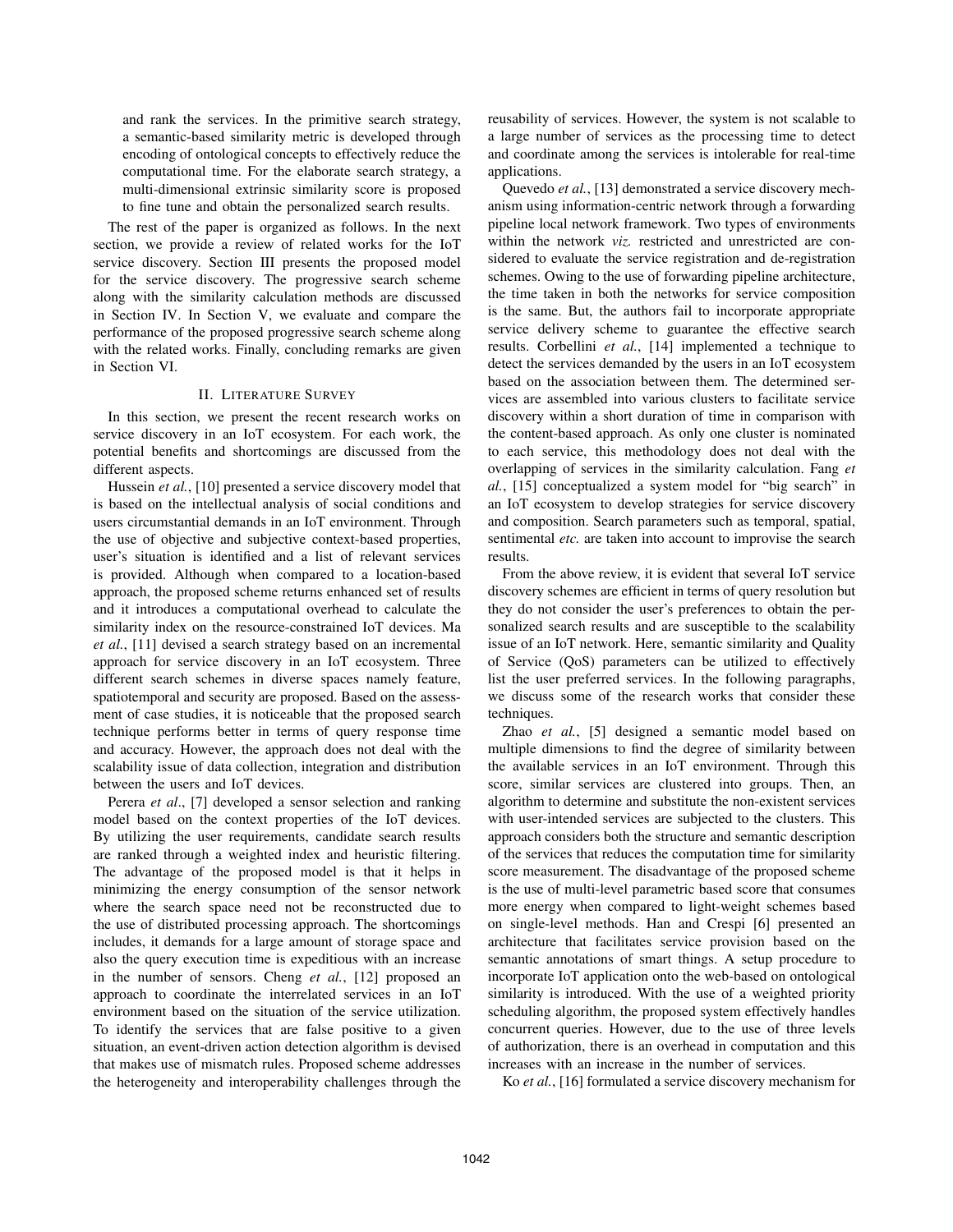an IoT environment based on ubiquitous computing paradigm to provide recommendations to the users based on the social, behavioral and temporal aspects. It filters out the services based on the above aspects and on their availability in the environment. The obtained services are then integrated and finally allocated to the users for productive use of resources that adhere to QoS requirements. The merit of this approach is its scalability in terms of the number of services whereas the demerit is the manual effort needed to deal with the ontological operations that are defined in the model. Sasirekha *et al.*, [17] proposed a multi-layered architecture to discover the appropriate services available in the environment based on the contextual knowledge of the user requests. The developed solution suggests the relevant services to the user with the help of Web Ontology Language (OWL) file. The disadvantage is that it is essential to register the node earlier to gain the semantic information of the sensed data from the node. Li *et al.*, [18] put forth a mechanism for service discovery based on the semantics considering QoS requirements and context conditions. The characteristics of this scheme are localized optimization and scalable for a large number of IoT resources. A social-recommendation based model is used to determine the trustworthy services that are further organized. These techniques help in the enhancement of completeness and security of the discovery mechanism. But, there is an overhead of gathering feedbacks from the users to discover the trustworthy services.

As discussed above, semantic and QoS based similarity scores provide an effective solution in the retrieval of user-centric results and thus enhance query resolution and attain effective personalized search results. However, these approaches incur computational burden and are not suitable for the dynamic and large-scale size of an IoT application. In this article, we aim to overcome the above problems by proposing a novel Progressive Search Algorithm (ProSA) to efficiently reduce the search space and thereby decrease the computational complexity and give effective search results to meet the personalized experience in an IoT ecosystem.

#### III. SYSTEM MODEL

This section outlines the proposed progressive search scheme. We describe an application scenario to best explain the usability of the proposed service discovery scheme based on a smart airport application domain of the IoT. In subsequent subsection, we discuss the ontological model and service similarity model that support the progressive search scheme.

### *A. Application Scenario*

Airports are one of the thriving business enterprises in todays urbanized cities where a large number of passengers embark and disembark the flights. Several stakeholders like travelers, visitors, security guards, receptionists, flight attendants, *etc.*, with various kinds of requirements are present here. To increase non-aviation revenue airports have to ensure enhanced customer experience. To this end, there is a need for a service discovery mechanism that provides personalized user results. Several design objectives are to be met to develop such a search system. A lightweight computational model ensures seamless delivery of services, while the scalability of the system is not to be compromised. Also, based on the personal preferences and context the search results are to be fine-tuned.

# *B. Overall Flow*

The execution flow of the proposed service discovery scheme is logically divided into three phases as shown in Fig. 1. Initially, from the user query, essential and optional requirements are extracted. Essential requirements are the services that the user has demanded and they are to be met compulsorily while optional requirements are inherent preferences of the user that are to be resolved in an optimal way. Next, the essential requirements are used to extract a matching set of services through the PSS. It makes use of the ontology-based similarity model to select only the requested services [19]. This step drastically reduces the size of search space. Further, the filtered set of services are then subjected to ESS where the optional requirements of the user are matched with the service through a proximity-based multi-dimensional extrinsic similarity score. Finally, based on the extrinsic scores the services are ranked and returned to the user. To support PSS, an ontological model and an encoding scheme are designed. Through them, the computational time for similarity calculation is drastically reduced. They are discussed in the following subsections.

#### *C. Ontology Model*

We have designed an ontological model (with namespace as smart airport services: as) to conceptualize the user requirements and properties of the IoT ecosystem as depicted in



Fig. 1. Overall Execution Flow of the Progressive Search Algorithm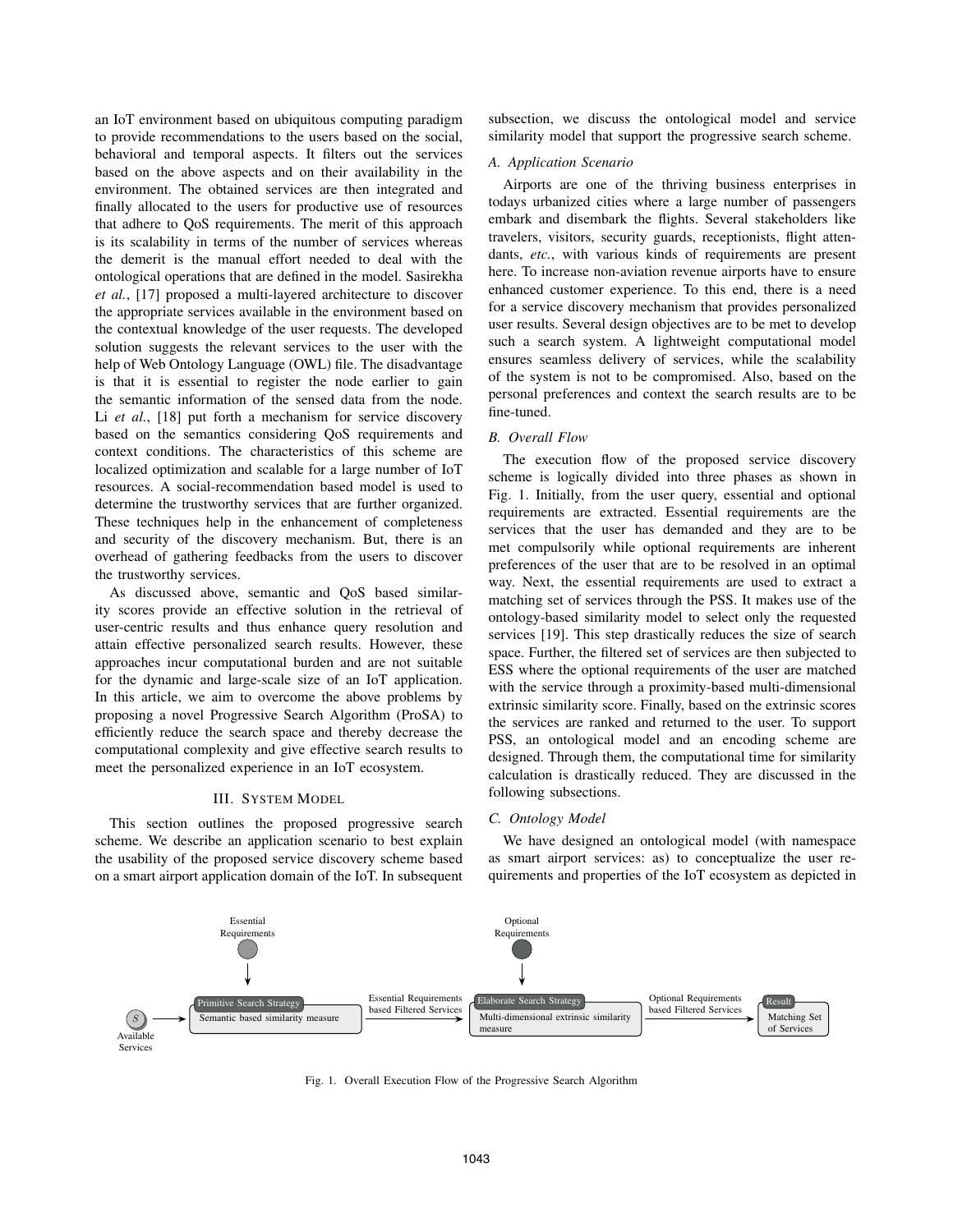Fig. 2. The model consists of three main concepts of service discovery *viz.* User, Device, Service and other supporting concepts namely Query, Context Properties, Intrinsic and Extrinsic properties, Essential and Optional Requirements. Meaningful relationships have been established between the concepts (*e.g.* User requests for Service, Device offers Service *etc.*) to aid in semantic matching and query resolution. Context Properties class is included to cover the different attributes of the main concepts. Two types of context properties namely intrinsic and extrinsic are utilized to provide the personalized results for the users. Intrinsic properties depict the environmental facets of the users such as time, region, temperature, *etc*. Whereas the personal and communal aspects like individual preferences, trustworthy services, *etc.*, are rendered as the extrinsic properties. To focus on the constraints of the query, essential and optional requirements classes are modeled. Device class comprises of all the devices available in an IoT ecosystem while Service class comprises of the numerous services offered by the different devices.



Fig. 2. Smart Airport Services Ontology Model

## *D. Service Similarity Model*

The services demanded by the user are obtained based on the similarity scores computed between the available set of services and the requested ones. PSS makes use of the signature of ontological concepts to calculate the similarity score *i.e.,* semantic similarity. It improvises the searching, indexing and ranking operations for a large and diverse dataset. It's a function of the distance between the terms in a graph corresponding to the hierarchical structure of the underlying ontology.

ESS utilizes the proximity similarity score based on the extrinsic properties. It's calculation deals with the socioeconomic, spatio-temporal, QoS and personal context properties. By the application of PSS and ESS in a progressive manner, the computation time necessary for matching the services is adequately decreased. It is evident that the set of services for matching is reduced when compared to the available set.

# IV. PROGRESSIVE SEARCH ALGORITHM

In this section, we describe the progressive search scheme for service discovery in an IoT ecosystem. Algorithm 1 lists our proposed ProSA. It consists of two search strategies PSS (from lines 3 to 18) and ESS (from lines 19 to 46). In the following subsections, we discuss both the search strategies.

# *A. Primitive Search based on Essential Requirements*

Essential requirements from the user query are utilized by the primitive search strategy to reduce the search space and obtain the services according to the user demands. We develop a signature-based semantic similarity score by leveraging the ontological model discussed in Section III-C. Furthermore, a prime number based encoding scheme is implemented that assigns a unique number (or signature value) to each of the concepts in the ontology [20]. With the help of these unique codes, the similarity between the concepts is computed through numeric operations and thus there is a drastic reduction in the computation time.

Given two services, a requested service  $(R)$  and a solution service  $(S)$ , we define the following types of the match between them.

- i) *Perfect Match* ( $R \equiv S$ ): If the signature values of R and  $S$  are the same, then it is a perfect match. Here, user requirements are fulfilled completely.
- ii) *Partial Match*: In this type of match, the user requirements are met partially. We consider the following sub-types of the partial match:
	- a) Plug-in Match  $(R \supset S)$ : If the signature value of R is greater than that of S, then it is a plug-in match *i.e.*, the solution provided is the parent of the requested one.
	- b) Subsume Match ( $R \subset S$ ): When the signature value of  $S$  is greater than that of  $R$ , then it is a subsume match *i.e.*, the solution provided is the child of the requested one.
	- c) Satisfactory Match  $(R \cap S)$ : When the signature value of  $S$  is a multiple of  $R$ 's value, then it is a satisfactory match *i.e.*, the solution is a combination of multiple services that supersedes the requested service.
- iii) *Irrelevant Match* ( $R \neq S$ ): If the signature value of S is different from that of R, then its an irrelevant match *i.e.*, user requirements are not met here.

Given a user request, we extract the ontological concepts in it to the set  $R$  and compare it with a service  $S$  from the available service set using the below formula  $(p)$  is the number of concepts matching between  $R$  and  $S$ ).

$$
sim(R, S) = \begin{cases} \sum_{i=1}^{p} \frac{C_{sim}(R, S)}{p}, & p > 0\\ 0, & p = 0 \end{cases}
$$
 (1)

The semantic similarity between two ontological concepts  $c_i$  and  $c_j$  is calculated using the equation 2.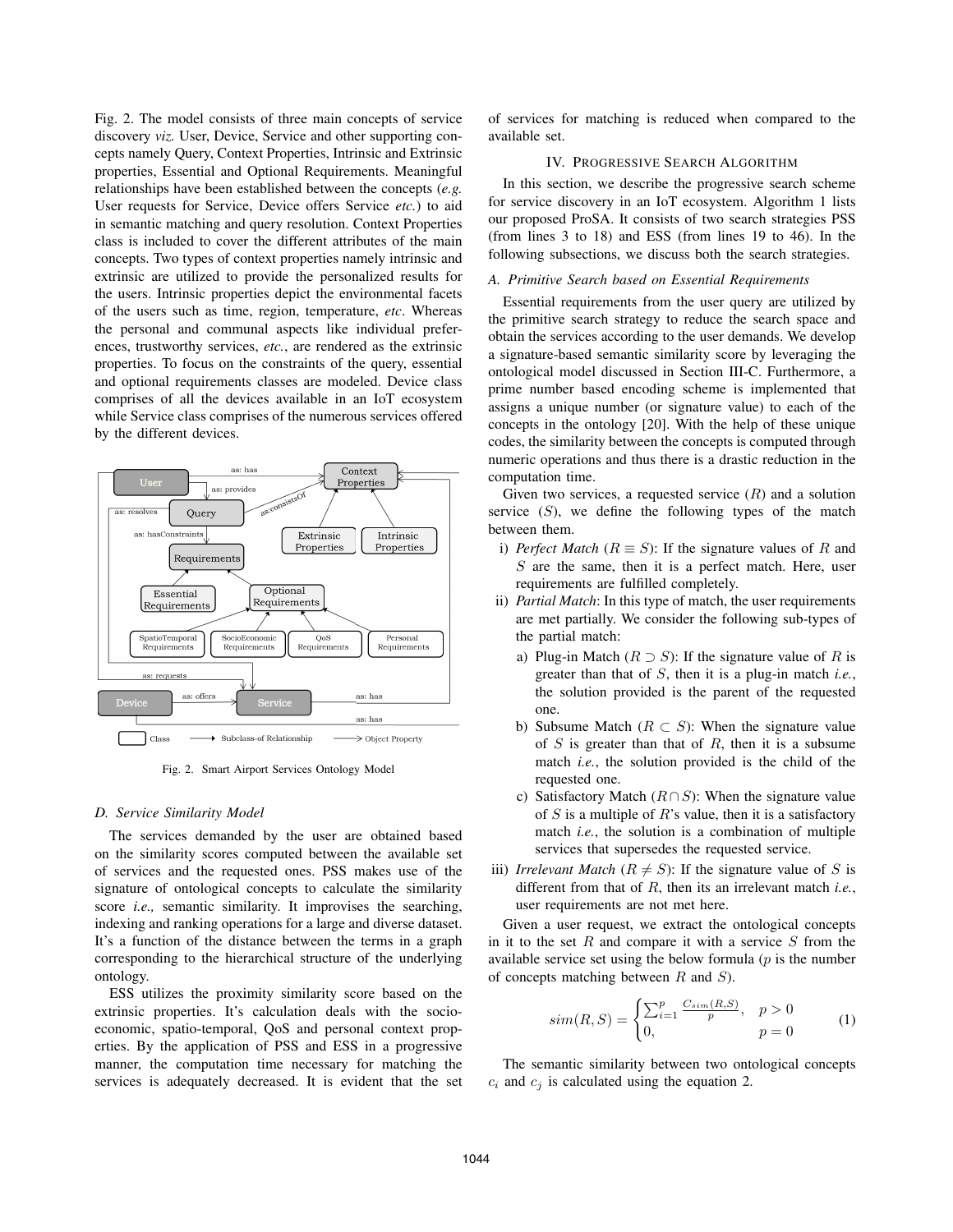Algorithm 1 Progressive Search **Input :** User Requirements Set,  $U_r$ ;<br>Set of Available Services, S; **Output:** Matching Set of Services,  $R_s$ ; 1:  $U_e$  ← Extract Essential-Requirements( $U_r$ ) 2:  $U_o \leftarrow$  Extract Optional-Requirements( $U_r$ ) 3:  $S_e \leftarrow \varnothing$ 4: for each  $u_i \in U_e$  do<br>5:  $C \leftarrow \text{Map-Reguirem}$ 5:  $C \leftarrow \text{Map-Requirements}(u_i)$ <br>6: **for each**  $c_i \in C$  **do** 6: **for each**  $c_j \in C$  **do**<br>7: **for each**  $s_k \in S$  **d** 7: **for each**  $s_k \in S$  **do**<br>8:  $v \leftarrow$  calculate simi  $v \leftarrow$  calculate similarity between  $c_i$  and  $s_k$  using Eq. 1 9: **if**  $v == 1$  **then** # perfect match 10:  $S_e \leftarrow s_k \cup S_e$ <br>11: **else if**  $v > \theta$  **t** else if  $v > \theta$  then # partial match 12:  $S_e \leftarrow s_k \cup S_e$ <br>13: **else** # irrelevant 14: continue 15: end if 16: end for 17: end for 18: end for 19: **for each**  $u_i \in U_o$  **do**<br>20:  $wu_i \leftarrow$  Extract Weig  $wu_i \leftarrow$  Extract Weight $(u_i)$ 21: end for 22: sort  $U<sub>o</sub>$  based on  $W<sub>u</sub>$  in descending order 23: **for each**  $u_i \in U_o$  **do**<br>24:  $i \leftarrow$  Extract Ideal Va 24:  $i \leftarrow$  Extract Ideal Value( $u_i$ )<br>25:  $lb, ub \leftarrow$  Extract Bounds( $u_i$ ) 25:  $lb, ub \leftarrow$  Extract Bounds $(u_i)$ <br>26:  $C \leftarrow$  Map-Requirements $(u_i)$ 26:  $C \leftarrow \text{Map-Requirements}(u_i)$ <br>27: **for each**  $c_i \in C$  **do** 27: **for each**  $c_j \in C$  **do**<br>28: **for each**  $s_k \in S_c$ 28: **for each**  $s_k \in S_e$  **do**<br>29:  $d \leftarrow$  Extract Extrins 29:  $d \leftarrow$  Extract Extrinsic Property( $s_k$ )<br>
30: **if**  $d == i$  **then** # desired match if  $d == i$  then 31:  $R_s \leftarrow s_k \cup R_s$ <br>32: add 1 as weigl 32: add 1 as weight of  $s_k$  to  $W_s$ <br>33: **end if** 33: end if 34: **if**  $d \geq b$  and  $d \leq u$ b **then** 35:  $v \leftarrow$  calculate similarity between  $c_j$  and d using Eq. 3 36: **if**  $v > \theta$  **then** # favourable match 37:  $R_s \leftarrow s_k \cup R_s$ <br>38: add v as weight 38: add v as weight of  $s_k$  to  $W_s$ <br>39: **else** # irr # irrelevant 40: continue 41: end if 42: end if 43: end for 44: end for 45: end for 46: sort  $R_s$  based on  $W_s$  in descending order

$$
C_{sim}(c_i, c_j) = \begin{cases} 1, & \text{if perfectmatch} \\ 0, & \text{if irrelevant} \\ \frac{\zeta}{|height(c_i) - height(c_j)|}, & \text{otherwise} \end{cases}
$$
(2)

where  $\zeta$  is the balancing factor that controls the contribution of the number of levels between the given concepts to the similarity score.

In Algorithm 1, PSS is defined from line 3 to 18. It takes essential user requirements set  $(U_e)$  and the set of available services  $(S)$  as inputs. For each user requirement, the ontological concepts (classes, instances, data and object properties) related to it are retrieved (through the "Map-Requirements" function). These concepts are then compared with the available services from the IoT ecosystem using equation 1. Based on the similarity score, the concepts are categorized into one of the matches as defined above and added to the filtered service list. A threshold parameter  $(\theta)$  here controls the addition of services to the filtered set and its value is pivotal to obtain the effective search results. As a higher value drastically eliminates potential services that fail to match the perfect semantic definitions of the user requirement while a lower value will degrade the quality of the filter service set by including irrelevant partially matched services. We set the value for the threshold parameter at 0.7 for our experimental studies.

## *B. Elaborate Search based on Optional Requirements*

As the optional requirements qualify the extrinsic properties of the user, thus they are effective parameters to retrieve the personalized search results. ESS makes use of these features to fine tune the search results. A proximity-based multidimensional similarity score  $(Prox_{sim})$  is devised based on the extrinsic properties of the user and services to improvise the search results. Equation 3 is used to calculate this score between the user requirement  $R$  and a service  $S$ .

$$
Prox_{sim} = \alpha * SpatioTemporal_{sim}(R, S) +
$$
  
\n
$$
\beta * SocioEconomic_{sim}(R, S) +
$$
  
\n
$$
\gamma * QoS_{sim}(R, S) +
$$
  
\n
$$
\delta * Personal_{sim}(R, S)
$$
  
\n(3)

where  $\alpha$ ,  $\beta$ ,  $\gamma$  and  $\delta$  are the weighting parameters for respective proximity measures. These are captured from the user interface.

Based on the extrinsic properties, we categorized four types of proximity requirements. Attributes like location, travel timing come under the SpatioTemporal category. The SocioEconomic category consists of attributes such as cost, frequency, class preference. Properties like user satisfaction rating, availability, accuracy, sensitivity are classified into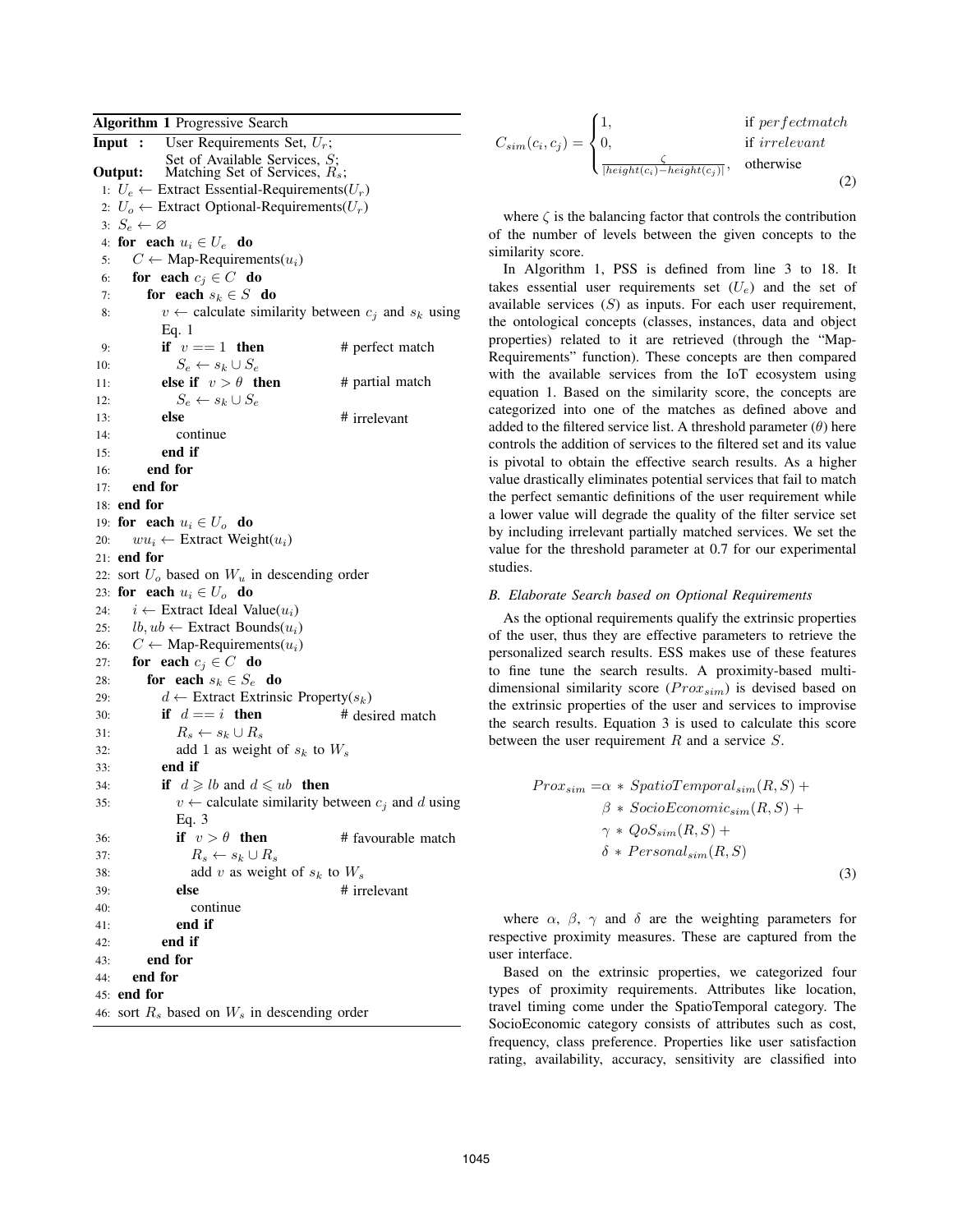the QoS category. The personal category includes attributes namely airlines preference, work type, inquiry area preference. Euclidean and Jaccard distances are employed to calculate the proximity similarity measure by the above-mentioned categories based on their types of attributes (as shown in Table I).

TABLE I TYPE OF SIMILARITY METHODS EMPLOYED TO CALCULATE PROXIMITY SCORES

| Proximity<br>Measure | <b>Extrinsic Properties</b>                                 | <b>Similarity</b><br>Method |
|----------------------|-------------------------------------------------------------|-----------------------------|
| SpatioTemporal       | Spatial (location, physical dis-<br>tance, $etc.$ )         | Euclidean distance          |
|                      | Temporal (travel time, flight<br>duration etc.)             | Euclidean distance          |
| SocioEconomic        | Social (community, frequency,<br>class preference, etc.)    | Jaccard distance            |
|                      | Economical (cost, discounts,<br>royalty points, etc.)       | Euclidean distance          |
| OoS                  | User satisfaction rating, avail-<br>ability, accuracy, etc. | Euclidean distance          |
| Personal             | Preference, work type, etc.                                 | Jaccard distance            |

In Algorithm 1, ESS is defined from line 19 to 46. Here, the optional requirements of the user query  $(U<sub>o</sub>)$  and essential requirements based filtered service set  $S_e$  are taken as inputs. From the user query, for each optional requirement, the ideal value along with permissible upper and lower bounds are retrieved. Further, the optional requirements are mapped to the ontological concepts. Then, extrinsic properties for each service in  $S_e$  set are extracted and compared with the user sought values  $(i)$ . If they are equal, then we define such a match as "Desired Match" and add it the result set  $(R_s)$  by assigning the highest weight to the matched service. Otherwise, the bounds (upper bound,  $ub$  and lower bound,  $lb$ ) are taken into consideration and if the extrinsic value of the service falls within this limit, then the proximity similarity between

them is calculated using equation 3. Here, we again make use of the threshold parameter  $(\theta)$  to determine the best possible match. Such a match is known as "Favourable Match" and the proximity similarity score is added as it's weight. Finally, we define "Irrelevant Match" for the services with extrinsic properties that do not fit within the specified bounds and are discarded. The result set is then sorted based on the weights of the services and returned to the user.

# V. EXPERIMENTS AND RESULTS

This section describes the implementation details along with the experiments conducted to measure and evaluate the performance of the proposed progressive search algorithm.

### *A. Implementation Details*

We have developed a prototype search system, called *"ProSA Search Tool"* for the proposed model using Java language. Fig. 3 depicts the user interface of the prototype system. Through this interface, the user specifies his/her requirements. Essential requirements are to be given as keywords while for the optional requirements, there are checkboxes, sliders, and textboxes to select, assign weights and bounds. The ontology model proposed in Section III-C is designed through Protégé toolkit (Version 5.3.0) [21] and further managed through Apache Jena Framework (Version 3.9.0) [22] and SPARQL [23]. Also, Apache's Commons Mathematics [24] and Text [25] libraries are used for determining the semantic and proximity similarity scores. To conduct the various experiments, we used a real and synthetic dataset to populate the ontology (as at present no single source provides the real-time IoT dataset for the smart airports). Services and their properties for the airport were collected from [26] while random values are generated for the users and devices. To evaluate and measure the performance of the proposed search system, we used a computer with Intel(R) Core i5-4200M 2.50GHz processor and 8GB RAM.



Fig. 3. ProSA Search Tool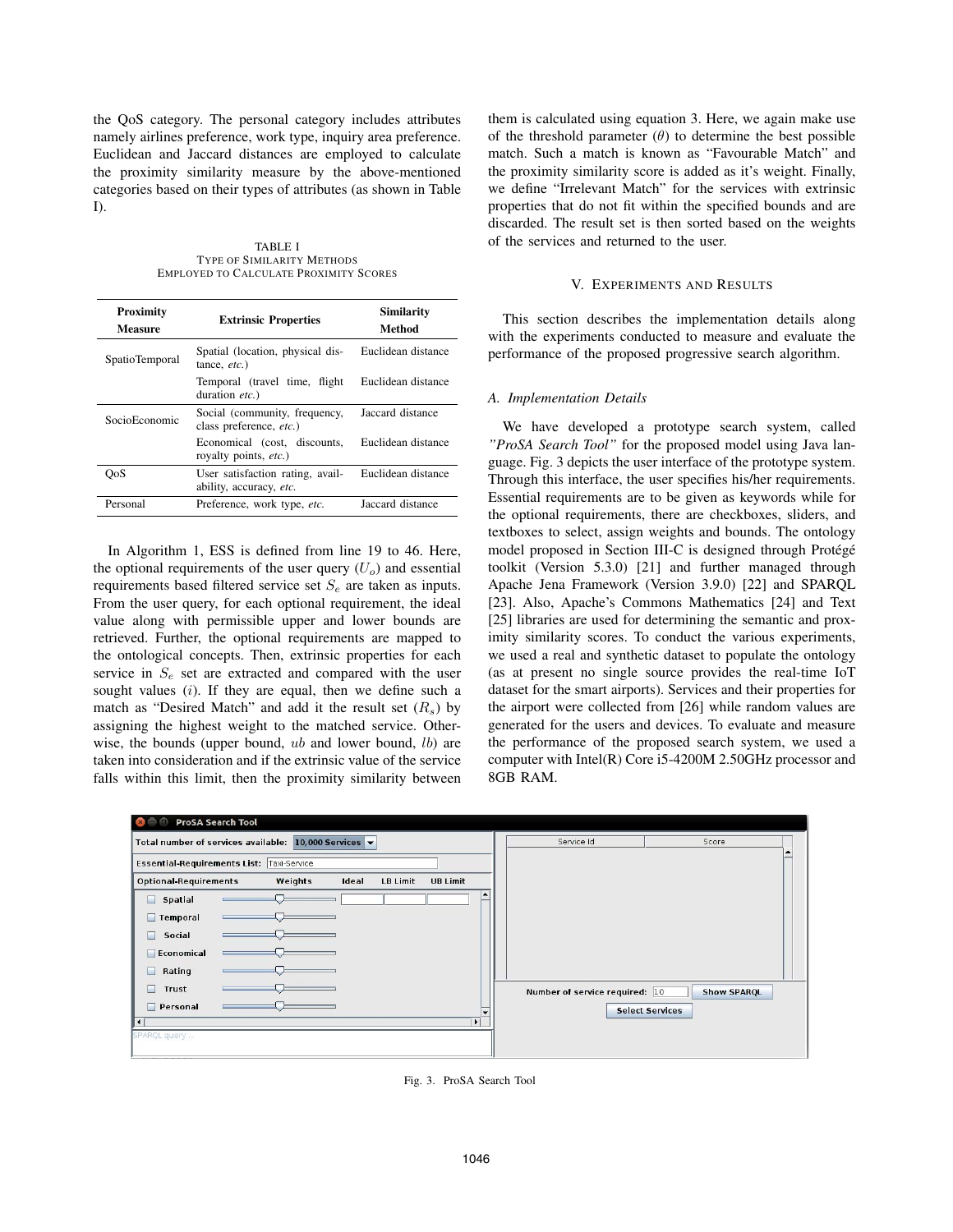

(a) Query Processing Time for Different Signature-based Semantic Matches





(b) Comparison of Query Processing Time



(c) Precision Ratio Comparison with Varying Number of Available Services

(d) Recall Ratio Comparison with Varying Number of Available Services

Fig. 4. Experimental results of ProSA. Processing time, precision and recall ratios are measured with varying size of available services to determine the efficiency and effectiveness of the proposed work.

### *B. Experimental Setup*

To appreciate the practicability of the proposed service discovery scheme, we conducted several experiments. We have considered three queries for testing *i.e.*, Query 1 - Find a coffee vending machine that offers a particular type of beverage, Query 2 - Find the less-crowded waiting lounge near me, and a generic query, Query 3 - List the services that will ease my transit at the airport today. These queries are run on the ProSA search tool and we report the mean of 10 executions. The effectiveness of the search system is measured by two evaluation parameters namely recall and precision. They are calculated as follows:

$$
Recall = \frac{N_{ase}}{T_{as}}
$$
  

$$
Precision = \frac{N_{ase}}{T_{se}}
$$

where  $N_{ase}$  is the number of appropriate services extracted,  $T_{as}$  is the total number of appropriate services available in the approximate and  $T_{\text{eff}}$  is the total number of services autostad repository and  $T_{se}$  is the total number of services extracted from the repository.

These two measures are the performance evaluators of the service discovery approach. Precision is the division of the number of appropriate services extracted over the total number of appropriate services in the repository whereas recall is the division of the number of appropriate services extracted over the total number of extracted services.

## *C. Results and Performance Evaluation*

In the first experiment, we measure the query processing time for different types of semantic matches (*i.e.*, perfect, partial and irrelevant) that are proposed in Section IV-A for a varying number of the available services. Fig. 4a presents the result for this experiment. Here, it is observed that comparatively less time is taken for identifying the perfect match when compared to partial and irrelevant match. Partial match consumes more time in comparison with irrelevant as it involves three levels of computation for the plug-in, subsume and satisfactory matches.

In the second experiment, we evaluate the efficiency of the ProSA with respect to the computation time. Our proposed approach utilizes an encoding scheme to facilitate semantic match, we compare this technique with the ontology-based